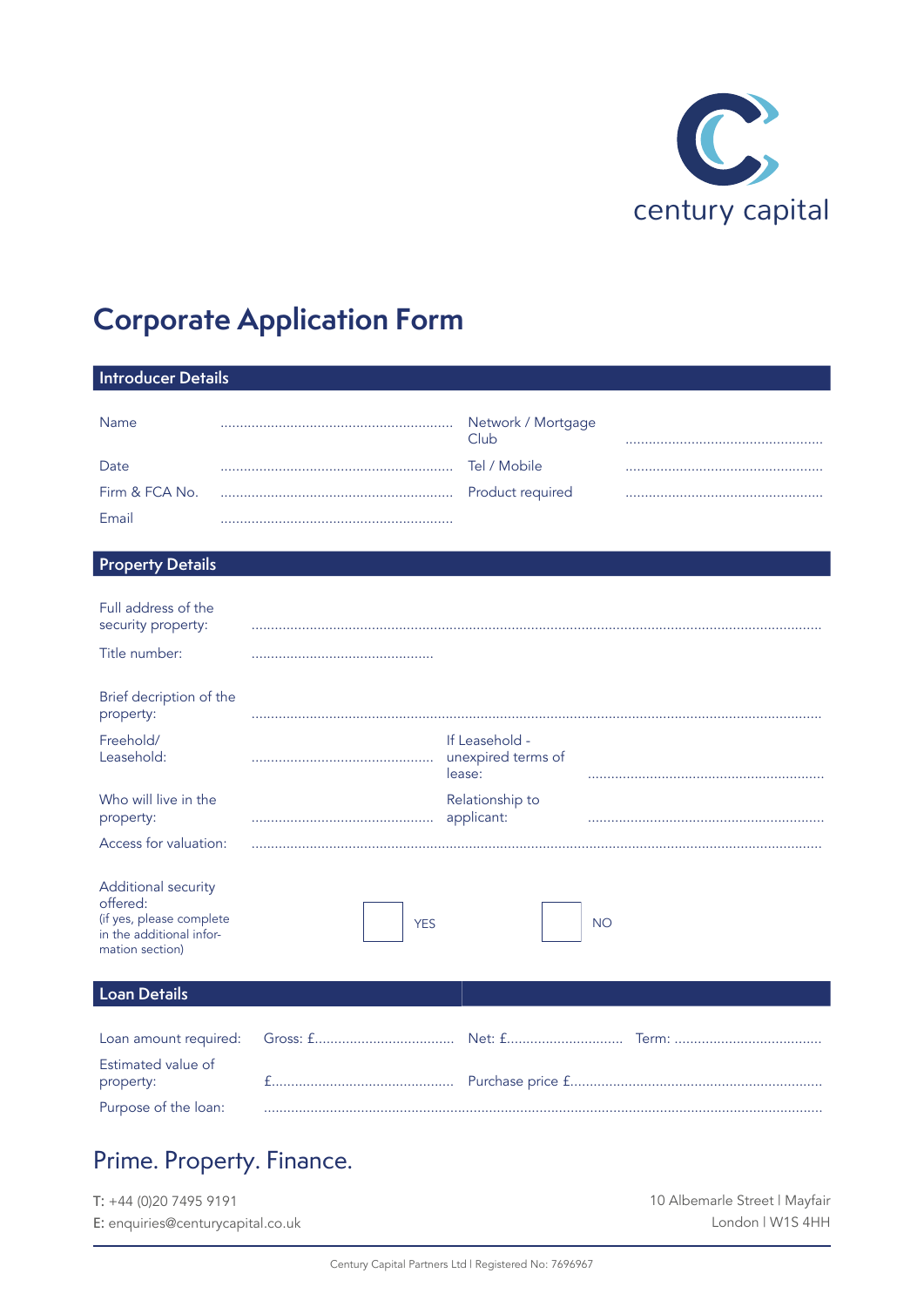Exit Route (Please indicate your primary intention and your alternative intentions)

| <b>Primary Exit Route</b>                                                                                                                                                                                                            |                                                      | <b>Alternative Exit Route</b>                                                                                                                                                                   |                     |  |  |
|--------------------------------------------------------------------------------------------------------------------------------------------------------------------------------------------------------------------------------------|------------------------------------------------------|-------------------------------------------------------------------------------------------------------------------------------------------------------------------------------------------------|---------------------|--|--|
| Refinancing. Please provide details (e.g. rent the prop-<br>erty and obtain a BTL loan, re-bridge, residential/com-<br>of discussions):                                                                                              | mercial mortgage term loan. Copy of any DIP, summary | Refinancing. Please provide details (e.g. rent the prop-<br>erty and obtain a BTL loan, re-bridge, residential/com-<br>mercial mortgage term loan. Copy of any DIP, summary<br>of discussions): |                     |  |  |
| Repayment from other means. Please provide details<br>(e.g. description of other assets to be sold, source of<br>cash due):                                                                                                          |                                                      | Repayment from other means. Please provide details<br>(e.g. description of other assets to be sold, source of<br>cash due):                                                                     |                     |  |  |
| Sale of secured property. Please provide details (e.g.<br>Sale of secured property. Please provide details (e.g.<br>date to be put on the market, agents contact details):<br>date to be put on the market, agents contact details): |                                                      |                                                                                                                                                                                                 |                     |  |  |
| Payment options:                                                                                                                                                                                                                     | Retained for the full term                           | Serviced monthly<br>serviced                                                                                                                                                                    | Part deducted/ Part |  |  |
| First Charge<br>Security offered:                                                                                                                                                                                                    |                                                      | Second Charge<br>Equitable charge                                                                                                                                                               |                     |  |  |
| First charge lender:                                                                                                                                                                                                                 |                                                      | 1st charge lender outstanding balace: f                                                                                                                                                         |                     |  |  |
| <b>Company Details</b>                                                                                                                                                                                                               |                                                      |                                                                                                                                                                                                 |                     |  |  |
| Company registered name                                                                                                                                                                                                              |                                                      | Registered company No.                                                                                                                                                                          |                     |  |  |
| Date established                                                                                                                                                                                                                     |                                                      | Country of registration                                                                                                                                                                         |                     |  |  |
| Registered address                                                                                                                                                                                                                   |                                                      |                                                                                                                                                                                                 |                     |  |  |
| Company domiciled                                                                                                                                                                                                                    |                                                      |                                                                                                                                                                                                 |                     |  |  |
|                                                                                                                                                                                                                                      |                                                      | Principle activity of business                                                                                                                                                                  |                     |  |  |
| <b>Guarantor One</b>                                                                                                                                                                                                                 |                                                      | <b>Guarantor Two</b>                                                                                                                                                                            |                     |  |  |
| Full name                                                                                                                                                                                                                            |                                                      | Full name                                                                                                                                                                                       |                     |  |  |
| D.O.B                                                                                                                                                                                                                                |                                                      | D.O.B                                                                                                                                                                                           |                     |  |  |
| Nationality                                                                                                                                                                                                                          |                                                      | Nationality                                                                                                                                                                                     |                     |  |  |
| Do you have permanent rights<br>to reside?<br>(If applicable)                                                                                                                                                                        |                                                      | Do you have permanent rights<br>to reside?<br>(If applicable)                                                                                                                                   |                     |  |  |
| Position in company                                                                                                                                                                                                                  |                                                      | Position in company                                                                                                                                                                             |                     |  |  |
| National insurance no.                                                                                                                                                                                                               |                                                      | National insurance no.                                                                                                                                                                          |                     |  |  |

# Prime. Property. Finance.

T: +44 (0)20 7495 9191 E: enquiries@centurycapital.co.uk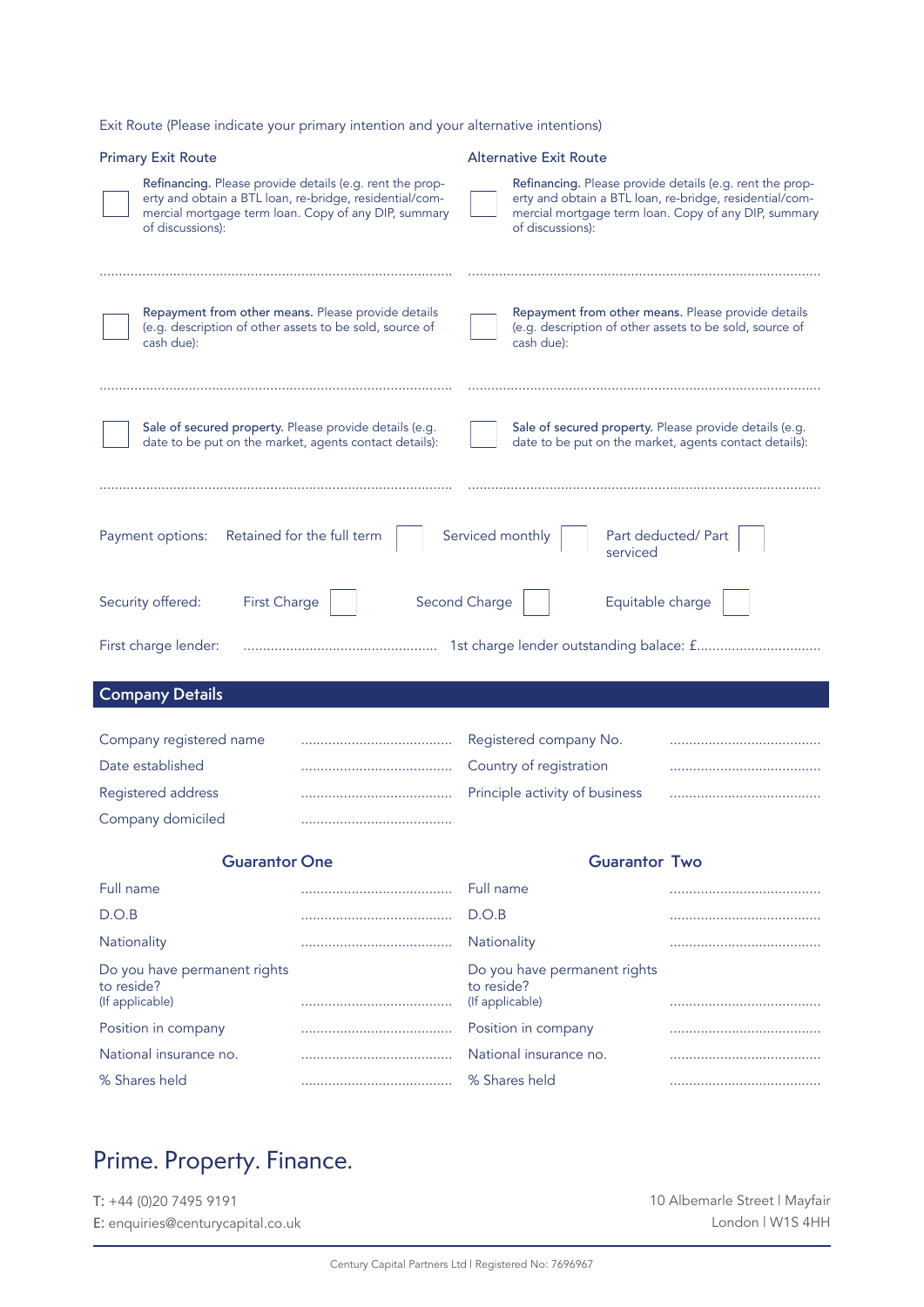| Current residential address                    | Current residential address                    |  |
|------------------------------------------------|------------------------------------------------|--|
|                                                |                                                |  |
| Time at current address                        | Time at current address                        |  |
| Previous address<br>(If less than three years) | Previous address<br>(If less than three years) |  |
| Time at previous address                       | Time at previous address                       |  |

# **Company Details Continued**

#### **Guarantor One Guarantor Two**

| Contact details                                       | Home/ Work |            |           | Contact details Home/ Work                            |        |            |           |
|-------------------------------------------------------|------------|------------|-----------|-------------------------------------------------------|--------|------------|-----------|
|                                                       | Mobile     |            |           |                                                       | Mobile |            |           |
|                                                       | Email      |            |           |                                                       | Email  |            |           |
| Any adverse credit<br>(If yes please provide details) |            | <b>YES</b> | <b>NO</b> | Any adverse credit<br>(If yes please provide details) |        | <b>YES</b> | <b>NO</b> |
| Willing to provide a personal<br>guarantee?           |            | <b>YES</b> | <b>NO</b> | Willing to provide a personal<br>guarantee?           |        | <b>YES</b> | <b>NO</b> |

# **Company Accountant Details**

| Accountants name     |                    | Qualification                                                |                    |
|----------------------|--------------------|--------------------------------------------------------------|--------------------|
| Accountants address  |                    | Email address                                                |                    |
|                      |                    |                                                              |                    |
| Last 3 years audited |                    | Year  Net profit f If self-employeed last Year  Net profit f |                    |
| Net profit Figure    | Year  Net profit f | 3 years net profit<br>figure                                 | Year  Net profit f |
|                      | Year  Net profit f |                                                              | Year  Net profit f |

## **Other Shareholders/ Directors (If different from page 1)**

| <b>Secretary</b> |  | Other shareholder/ Non Executive Director |  |
|------------------|--|-------------------------------------------|--|
| Name<br>Address  |  | Name<br><b>Address</b>                    |  |
|                  |  |                                           |  |
| D.O.B            |  | D.O.B                                     |  |
| % Shares held    |  | % Shares held                             |  |
| Position held    |  | Position held                             |  |

# Prime. Property. Finance.

T: +44 (0)20 7495 9191 E: enquiries@centurycapital.co.uk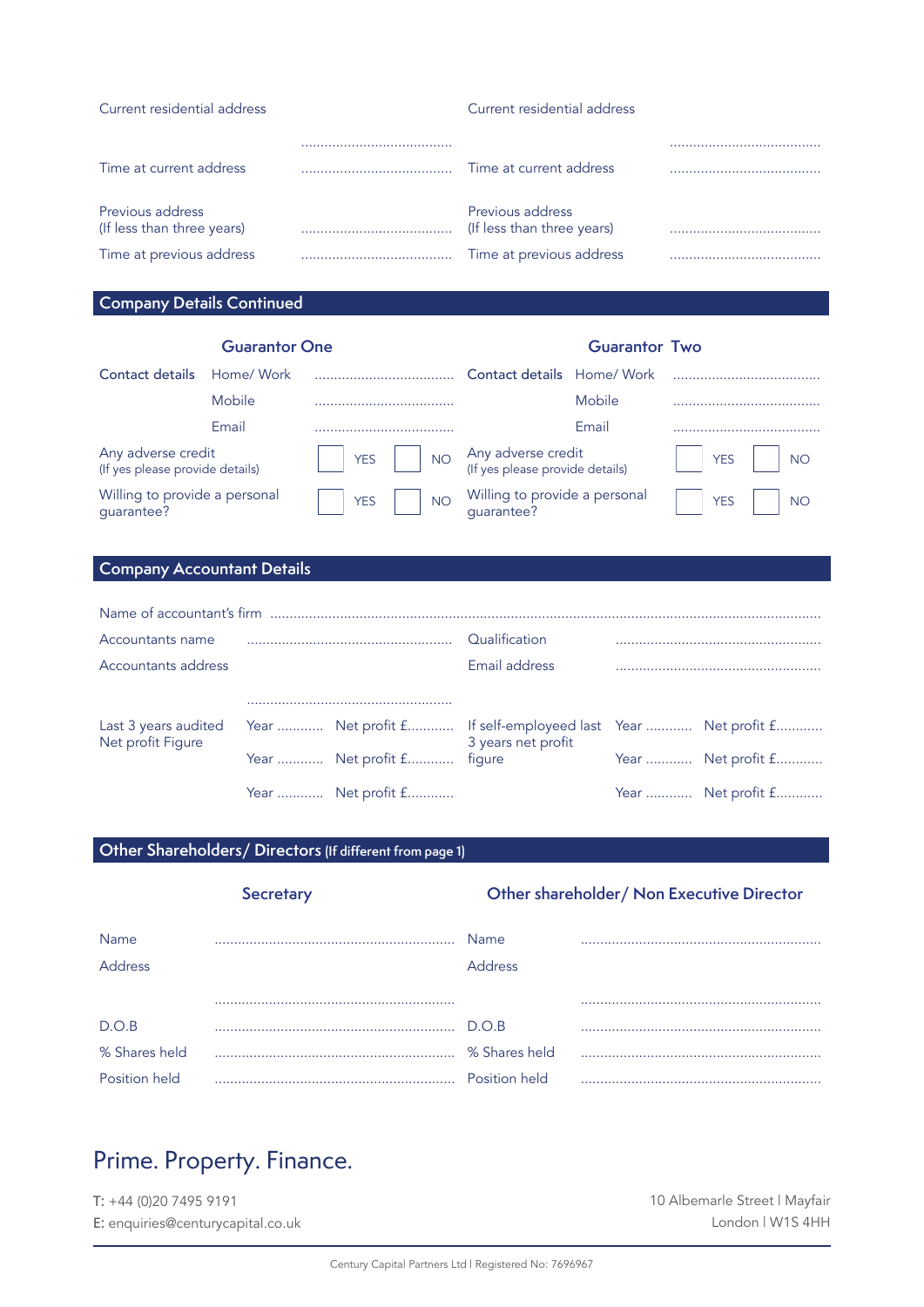## Other shareholder/ Non Executive Director

## Other shareholder/ Non Executive Director

| Name           | Name           |  |
|----------------|----------------|--|
| <b>Address</b> | <b>Address</b> |  |
|                |                |  |
| D.O.B          | $D$ $\cap$ $B$ |  |
| % Shares held  |                |  |
| Position held  | Position held  |  |

## **Company Solicitors Details**

| Name of firm                         |            | Registered number |  |
|--------------------------------------|------------|-------------------|--|
| Address of firm                      |            |                   |  |
| Acting solicitor<br>(Min 3 partners) | Tel number | Email address     |  |
|                                      | Fax number | DX number         |  |

## Company Bank Accounts Details

| Name of bank             |   |           |  |
|--------------------------|---|-----------|--|
| Address of bank          |   |           |  |
| Account number           |   | Sort code |  |
| Account name             |   |           |  |
| Length of time with bank | . |           |  |

## Assets & Liabilities Statement - Company

|                                              | (Please also complete one for each Guarantor - additional forms can be found on our website) |                                                   |                |
|----------------------------------------------|----------------------------------------------------------------------------------------------|---------------------------------------------------|----------------|
| Full address<br>(Residential property)       | Estimated value                                                                              | Mortgage lender & balance Whose name is the asset | registered in? |
|                                              |                                                                                              |                                                   |                |
| <b>Full address</b><br>(Additional property) | Estimated value                                                                              | Mortgage lender & balance Whose name is the asset | registered in? |
|                                              |                                                                                              |                                                   |                |

# Prime. Property. Finance.

 $T: +44(0)2074959191$ E: enquiries@centurycapital.co.uk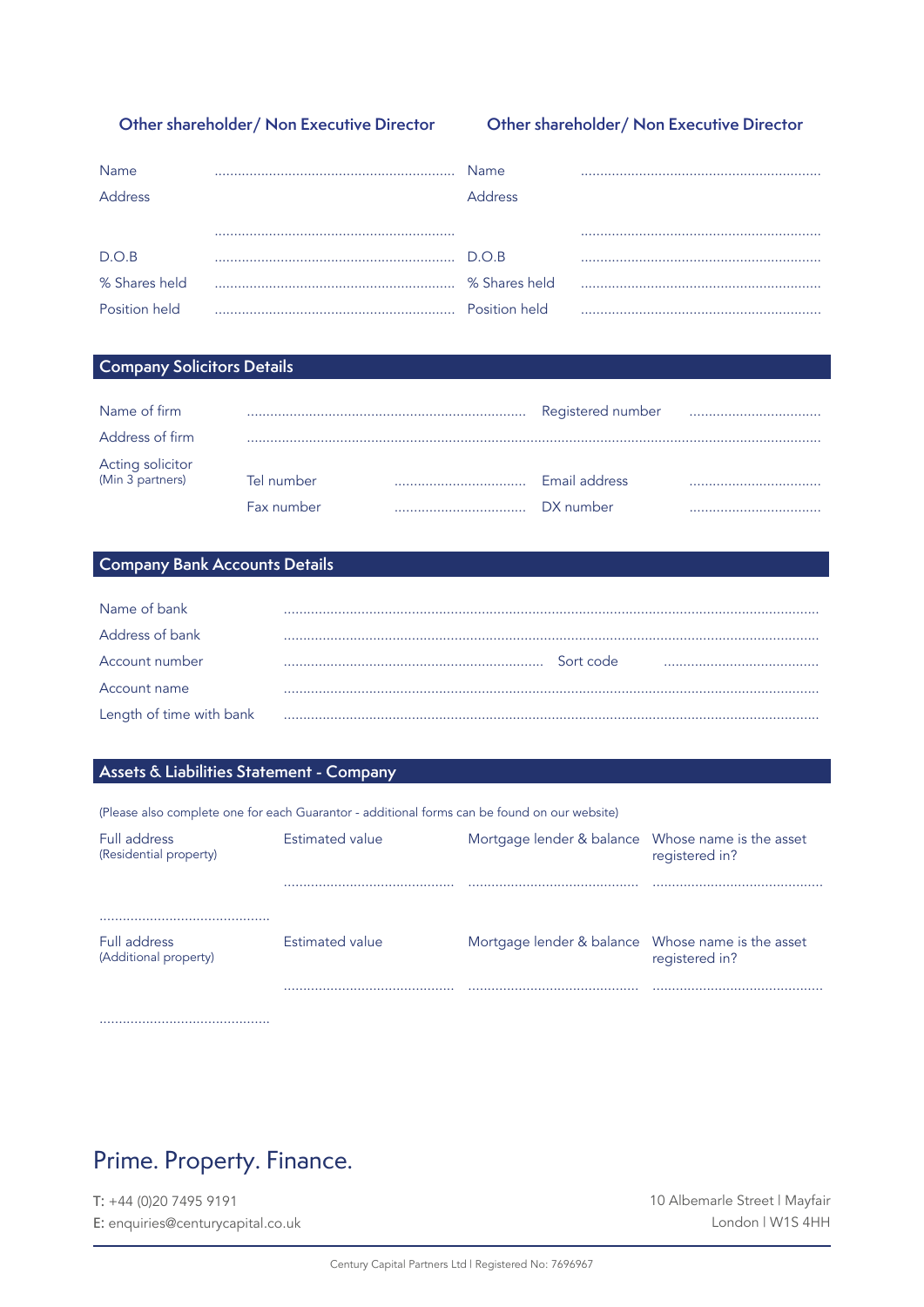| <b>Full address</b><br>(Additional property) | Estimated value          | Mortgage lender & balance Whose name is the asset | registered in? |
|----------------------------------------------|--------------------------|---------------------------------------------------|----------------|
|                                              |                          |                                                   |                |
|                                              |                          |                                                   |                |
| Full address<br>(Additional property)        | Estimated value          | Mortgage lender & balance Whose name is the asset | registered in? |
|                                              |                          |                                                   |                |
|                                              |                          |                                                   |                |
|                                              |                          |                                                   |                |
|                                              |                          |                                                   |                |
| $1.78 \pm 1.1$<br>$\sim$                     | $\sim$ $\sim$<br>.<br>۰. |                                                   |                |

## **Assets - Bank/ Building Society Depsoits**

| <b>Other Assets</b> |                                           |  |  |  |  |  |  |
|---------------------|-------------------------------------------|--|--|--|--|--|--|
|                     |                                           |  |  |  |  |  |  |
|                     | Description  Value f Description  Value f |  |  |  |  |  |  |
|                     | Description  Value f Description  Value f |  |  |  |  |  |  |

#### **Liabilities - Unsecured Loans/ Hire Purchase**

| Lender |  |  | <b>Balance</b> | $+$ $+$ $-$ |
|--------|--|--|----------------|-------------|
| Lender |  |  | Balance f      |             |

## **Liabilities - Overdraft/ Credit Card/ Store Card Balance**

| Lender |                                                                                                                                                                                                                               |  |  | Balance £ |  |
|--------|-------------------------------------------------------------------------------------------------------------------------------------------------------------------------------------------------------------------------------|--|--|-----------|--|
| Lender |                                                                                                                                                                                                                               |  |  | Balance f |  |
|        | The company of the company of the company of the company of the company of the company of the company of the company of the company of the company of the company of the company of the company of the company of the company |  |  |           |  |

Please continue on seperate sheet if necessary

## **Credit History Of Client**

(If you have answered yes to the following questions, please provide more details).

Has the company ever been refused a mortgage on the property to be mortgaged or, any other property?

| v. |  |
|----|--|
|----|--|

Has the company ever had a judgement for debt recorded against it?



Have you ever failed to keep up your payment under any present or previous mortgage, rental or loan agreements? YES NO

# Prime. Property. Finance.

T: +44 (0)20 7495 9191 E: enquiries@centurycapital.co.uk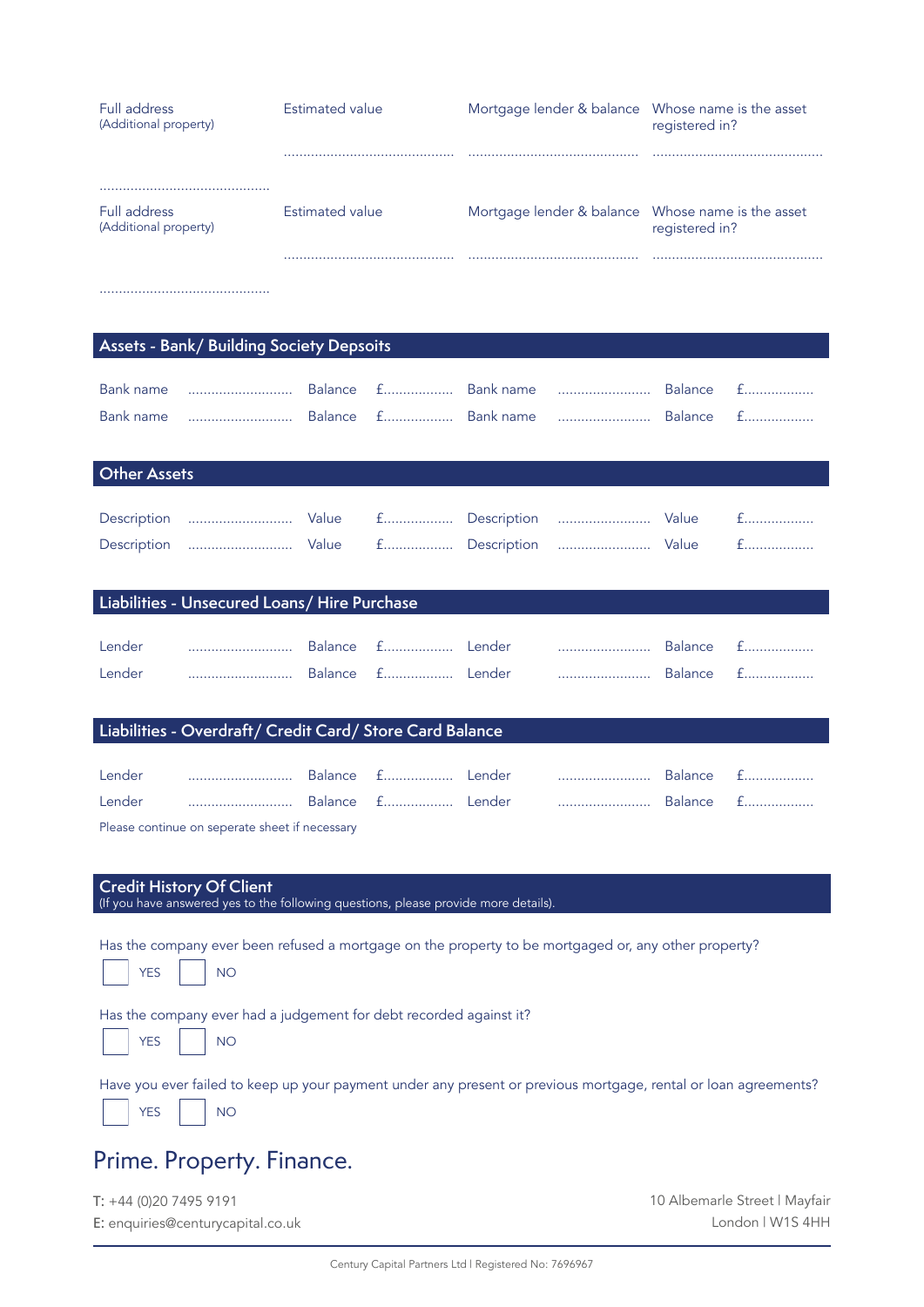| <b>Credit History Of Guarantors</b><br>(If you have answered yes to the following questions, please provide more details). |                                                                |                                                                                                                    |                         |  |  |
|----------------------------------------------------------------------------------------------------------------------------|----------------------------------------------------------------|--------------------------------------------------------------------------------------------------------------------|-------------------------|--|--|
|                                                                                                                            |                                                                |                                                                                                                    |                         |  |  |
|                                                                                                                            |                                                                | Have you ever been refused a mortgage on the property to be mortgaged or, any other property?                      |                         |  |  |
| Guarantor 1                                                                                                                | <b>YES</b><br><b>NO</b>                                        | Guarantor 2                                                                                                        | <b>YES</b><br><b>NO</b> |  |  |
| company?                                                                                                                   |                                                                | Have you ever had judgement for debt recorded against you or, if self employed/ controlling director, against your |                         |  |  |
| Guarantor 1                                                                                                                | <b>YES</b><br><b>NO</b>                                        | Guarantor 2                                                                                                        | <b>YES</b><br><b>NO</b> |  |  |
|                                                                                                                            | Have you ever been bankrupt or compounded with your creditors? |                                                                                                                    |                         |  |  |
| Guarantor 1                                                                                                                | <b>YES</b><br><b>NO</b>                                        | Guarantor 2                                                                                                        | <b>YES</b><br><b>NO</b> |  |  |
|                                                                                                                            |                                                                | Have you ever failed to keep up your payments under any present or previous mortgage, rental or loan agreement?    |                         |  |  |
| Guarantor 1                                                                                                                | <b>YES</b><br><b>NO</b>                                        | Guarantor 2                                                                                                        | <b>YES</b><br><b>NO</b> |  |  |
| Have you ever made a claim to the DSS in the last 12 months?                                                               |                                                                |                                                                                                                    |                         |  |  |
| Guarantor 1                                                                                                                | <b>YES</b><br><b>NO</b>                                        | Guarantor 2                                                                                                        | <b>YES</b><br><b>NO</b> |  |  |
| Have you ever been convicted or charged with any offense other than a minor driving offense?                               |                                                                |                                                                                                                    |                         |  |  |
| Guarantor 1                                                                                                                | <b>YES</b><br><b>NO</b>                                        | Guarantor 2                                                                                                        | <b>YES</b><br><b>NO</b> |  |  |

#### Applicant's General Declarations

I/We declare, undertake and understand that the information given in this application, including any additional information supplied with it;

- is true and complete to the best of my/our knowledge and belief; and
- may be relied upon by Century Capital Partners Limited (hereinafter referred to as Century Capital) in its decision to lend; and
- contains all material facts and information that might influence Century Capital's decision to lend.

I/We undertake to notify Century Capital immediately of any change in my/our circumstances which affects or may affect the information given prior to any loan being made.

I/we understand that:

- Century Capital may decline to make a loan if any information in this application is materially inaccurate or changes before the loan is made, or if it reveals that my/our circumstances do not meet Century Capital's lending policies; and
- if Century Capital does transfer my/our Mortgage all our own rights and obligations under my/our Mortgage will stay exactly the same but I/we will be bound to any person or organisation to whom it is transferred. That person or organisation will have all Century Capital's rights and powers.

Where the interest has not been deducted from the advance, I/We will make all payments by direct debit/standing order.

If there is more than one of us, we agree and understand that Century Capital will send all communications to both of us where we share the same address, or to each of us if we have different addresses.

# Prime. Property. Finance.

T: +44 (0)20 7495 9191 E: enquiries@centurycapital.co.uk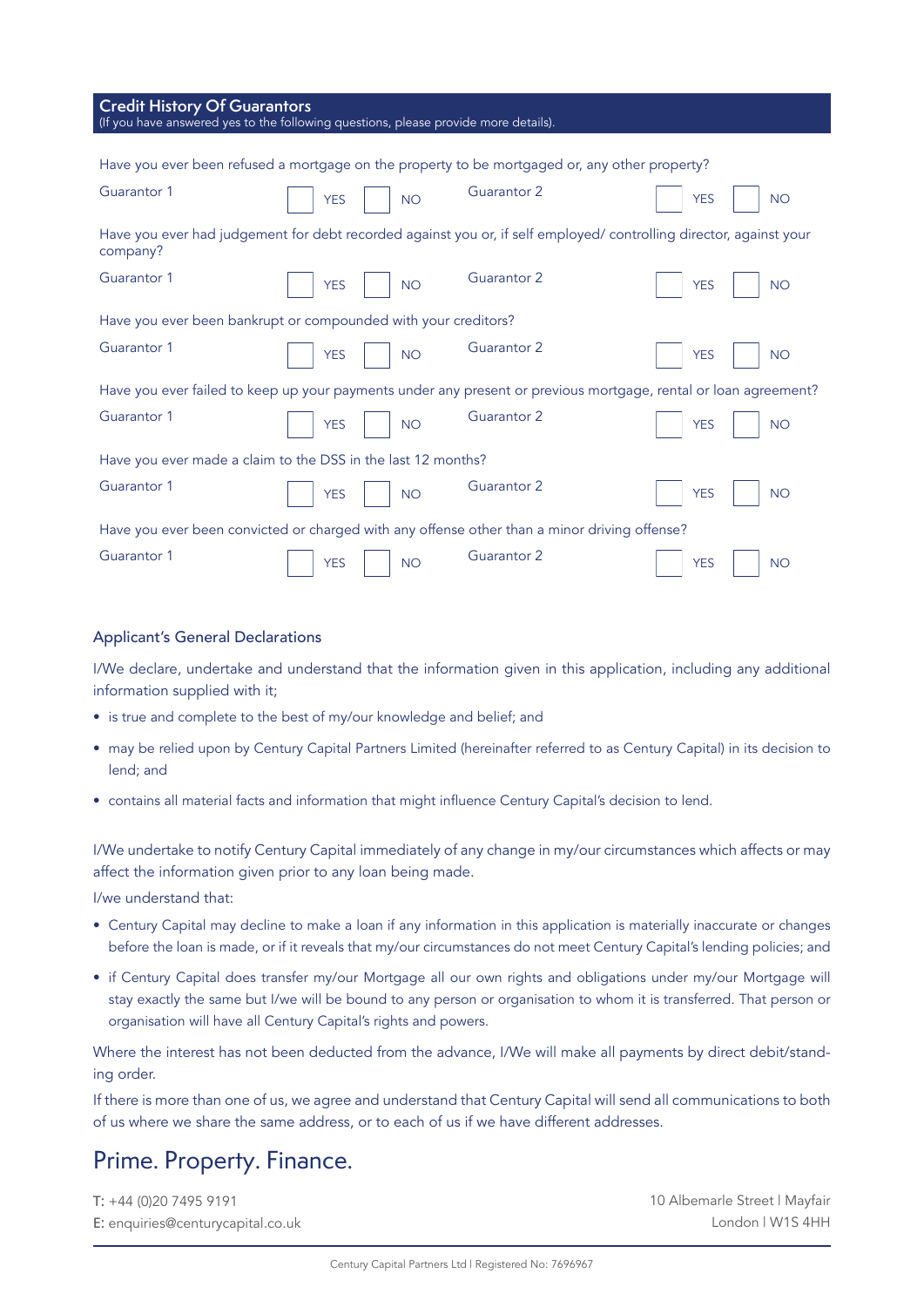I/We acknowledge and agree that: -

- Century Capital and any person who has the right at any future date to exercise all or any of its rights under my/our mortgage (including any transferee or assignee) may raise finance on my/our mortgage and may sell or transfer any or all of its rights and obligations under it, including the loan, and any security for it, to anyone at any time;
- if Century Capital or any other person does sell or transfer any or all of its rights and obligations under my/our mortgage, they may supply any information contained in this application and any supporting documentation or any other information relating to the Property, the mortgage and the history and conduct of my/our account to any interested or potentially interested person, who may rely upon the truth and accuracy of the information contained in this application.

#### Applicant 1 Applicant 2

| Name |  |  |
|------|--|--|
| Date |  |  |
|      |  |  |

## Use of Personal Data and Data Protection

The information you have provided is subject to General Data Protection Regulation (GDPR). By signing this document you consent to Century Capital or any company associated with us for the processing, both by manual and electronic means, of your personal data for the purposes of processing your application.

In order to provide services to you we may be required to pass your personal information to parties located outside of the European Economic Area (EEA) in countries that do not have Data Protection Laws equivalent to those in the UK. Where this is the case we will take reasonable steps to ensure the privacy of your information.

I/We accept that information given in this application and all other information about me/us given at any time by any person (including me/us) to Century Capital or otherwise held may be held and retained (subject to any regulatory requirements) after my/our account is closed and may be: -

- shared within Century Capital and used to manage my account, make lending decisions, or for business analysis or market research purposes;
- disclosed to any third party who is, or is interested in, buying any or all of the rights and obligations under my/our mortgage, or providing funding in connection with it, or who is appointed to administer or manage my/our mortgage; and that such third party may disclose information regarding the performance of my/our mortgage to Century Capital during the term of my/our mortgage;
- disclosed to insurers of the Property whenever necessary for the purposes of obtaining buildings insurance or making a claim;
- disclosed to credit reference agencies, tracing agencies and to other third parties including other lenders. Where I/we borrow as a result of this application I/we agree that the lender or owner of the loan may give details of my/our account and how I/we manage it to credit reference agencies and other third parties including other lenders. In addition if I/we do not repay in full and on time Century Capital (or the owner of the loan) may tell credit reference agencies who will record the outstanding debt;

## Prime. Property. Finance.

T: +44 (0)20 7495 9191 E: enquiries@centurycapital.co.uk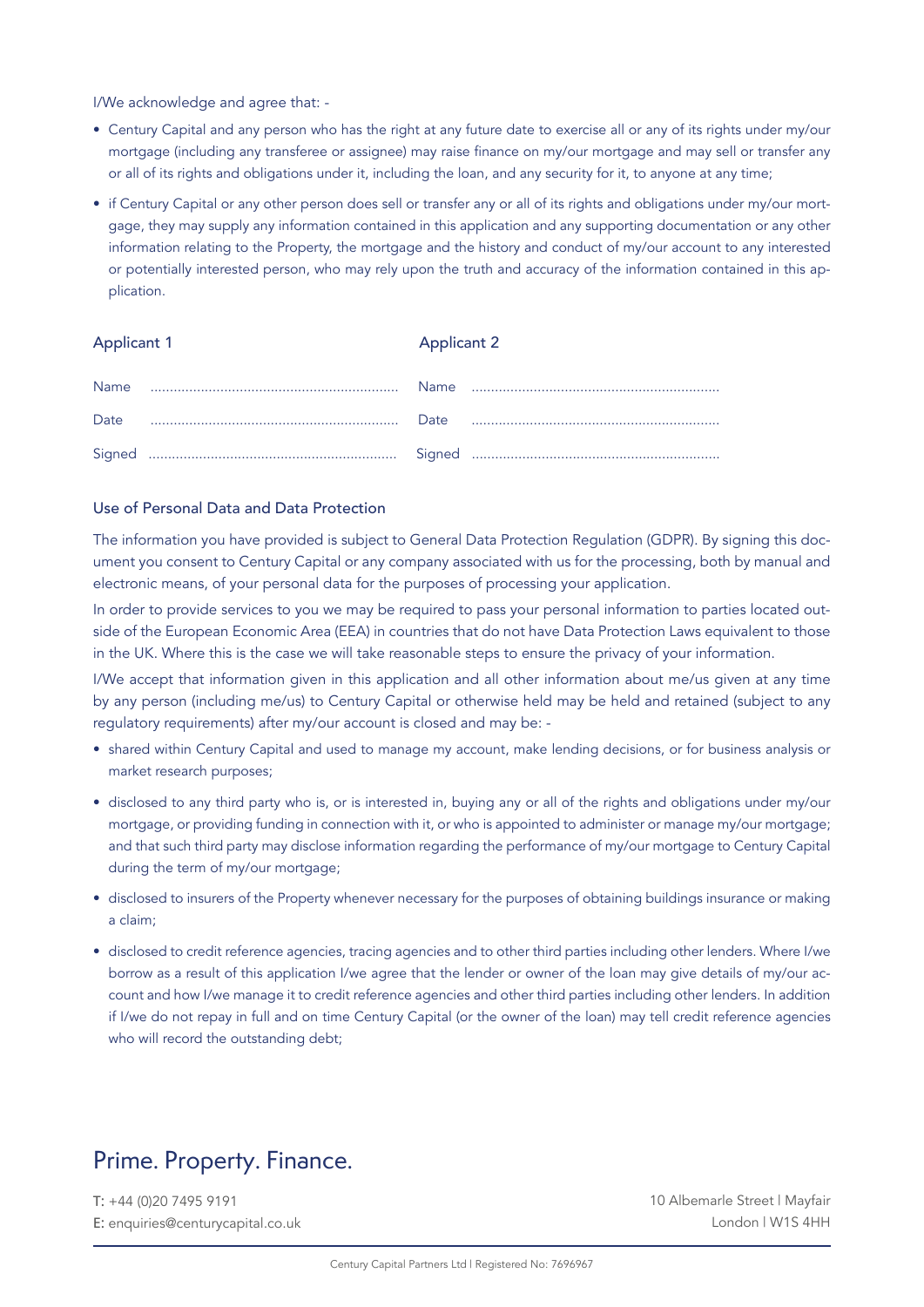- disclosed to financial and other organisations involved in fraud prevention, to prevent or detect fraud and protect themselves and their customers or to assist in verifying my/our identity. If I/we give false or inaccurate information and they suspect fraud, they will record this. Century Capital and other companies may use this information, if decisions are made about me/us or others at my/our address(es) on credit or credit related services or motor, household, credit, life or any other insurance facilities;
- if it is intended to take possession of the Property, I/we will be told that this information may be disclosed to credit reference agencies and that my/our name(s) may be passed to other lenders by being placed on the Council of Mortgage Lenders Possessions Register or other registers;
- if false or inaccurate information is provided and fraud is identified, details will be passed to fraud prevention agencies. Law enforcement agencies may access and use this information. We and other organisations may also access and use this information to prevent fraud and money laundering, for example, when: checking details on applications for credit and credit related or other facilities; managing credit and credit related accounts or facilities; recovering debt; checking details on proposals and claims for all types of insurance; checking details of job applicants and employees. We and other organizations may access and use from other countries the information recorded by fraud prevention agencies.
- disclosed to any other persons to the extent it is necessary for the purposes of processing this application and/or providing this mortgage.

I/We understand that Century Capital will make searches about me/us at credit reference agencies as well as from the Electoral Register and will be supplied with information accordingly. The agencies will record details of the search whether or not this application goes ahead. Credit and other information which is provided to Century Capital and/or the credit reference agencies, about me/us and those with whom I/we are linked financially may be used by Century Capital and other companies if credit decisions are made about me/us, or other members of my/our household. This information may also be used for debt tracing and the prevention of money laundering as well as the management of my/our account.

I/We understand that if my/our application is made in joint names and Century Capital searches the files of a credit reference agency an "association" will be created with the other person(s) named within this application. Century Capital or other lenders may take this financial association, created between the other applicant(s) and myself, into account in future applications for credit or financial services. The association will remain between us until one of us successfully applies for "disassociation" with the credit reference agencies.

If I am a sole applicant, information held about me by credit reference agencies may be linked to records relating to one or more of my partners and, for the purposes of this application, I may be financially linked as my application may be assessed with reference to any "associated" records.

I/We agree that Century Capital may make enquiries of any person including current and previous lenders, employers, landlords, accountants, bankers, the Land Registry, the Inland Revenue, and the Council of Mortgage Lenders Possessions Register in the processing of this application and the administration of my/our account.

I/We understand that any telephone calls to do with my/our application or mortgage may be recorded and monitored for security, quality and/or training purposes.

You may be assured that we and any company associated with us will treat all personal data and sensitive personal data as confidential and will not process it for anything other than a legitimate purpose. Steps will be taken to ensure that the information is accurate, kept up to date and not kept for longer than is necessary. Measures will also be taken to safeguard against unauthorised or unlawful processing and accidental loss or destruction or damage to the data.

# Prime. Property. Finance.

T: +44 (0)20 7495 9191 E: enquiries@centurycapital.co.uk